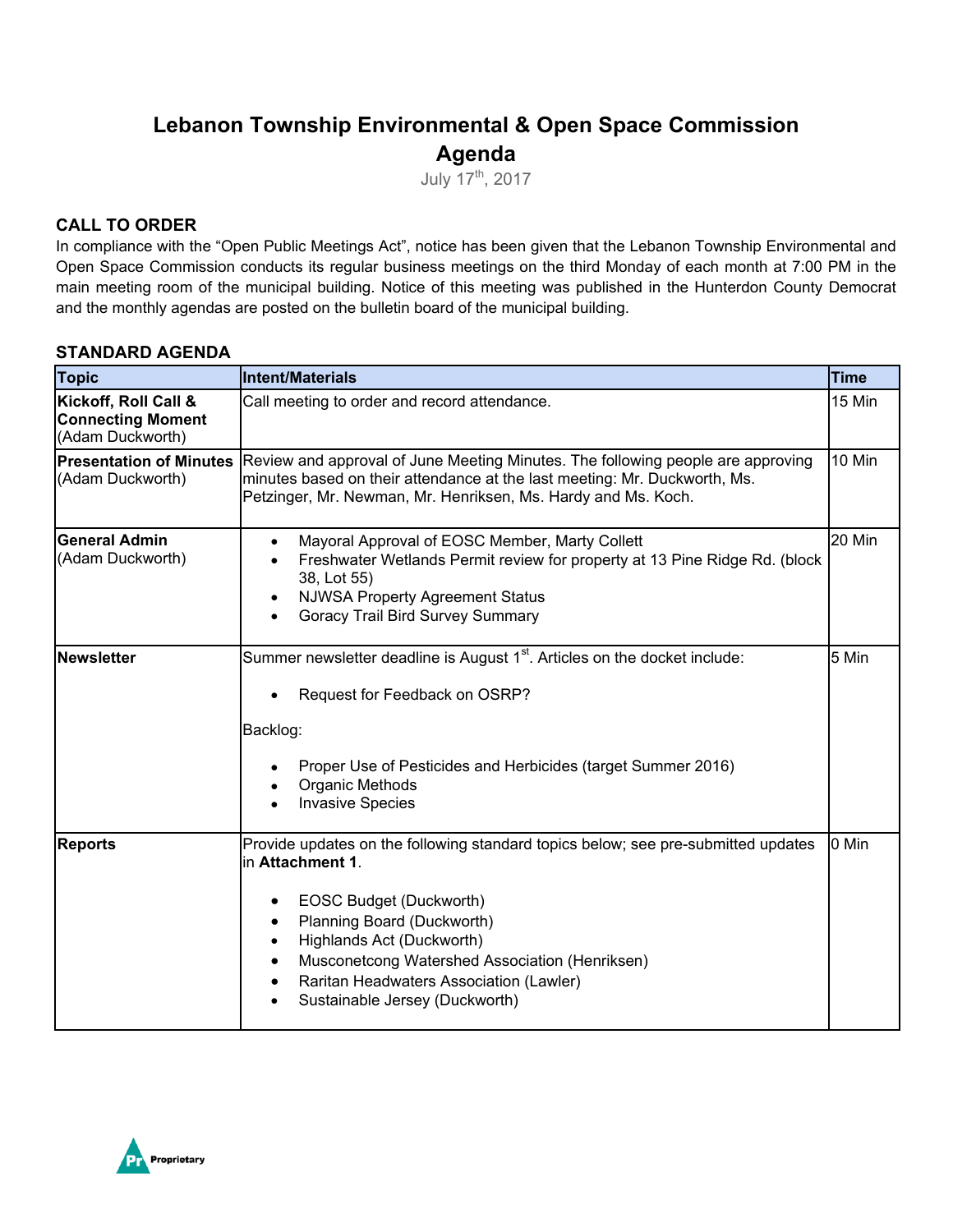| <b>Topic</b>          | Intent/Materials                                                                                                                                                                                                                                                                                                                                                                                                                                                                                                                        | <b>Time</b> |
|-----------------------|-----------------------------------------------------------------------------------------------------------------------------------------------------------------------------------------------------------------------------------------------------------------------------------------------------------------------------------------------------------------------------------------------------------------------------------------------------------------------------------------------------------------------------------------|-------------|
| Correspondence        | Acknowledge and share any formal correspondence received by EOSC chair or<br>informal correspondence received by EOSC members.                                                                                                                                                                                                                                                                                                                                                                                                          | 5 Min       |
|                       | Letter from Matthew Gaydick, dated June 21 <sup>st</sup> , 2017                                                                                                                                                                                                                                                                                                                                                                                                                                                                         |             |
| <b>Focus Topics</b>   | A select set of topics that require deeper discussion.                                                                                                                                                                                                                                                                                                                                                                                                                                                                                  | 30 Min      |
|                       | Matthew Gaydick Follow-Up                                                                                                                                                                                                                                                                                                                                                                                                                                                                                                               |             |
|                       | Open Space & Recreation Plan Update                                                                                                                                                                                                                                                                                                                                                                                                                                                                                                     |             |
| <b>Program Review</b> | EOSC Programs represent ongoing activities or events aligned with the purpose and 0 Min<br>long-term goals of the commission. Program Leads to provide brief status report and<br>overview on next steps for active programs. Pre-submitted updates are requested<br>prior to the meeting and included as part of the agenda to help ensure a timely<br>meeting; see Attachment 2.                                                                                                                                                      |             |
|                       | Litter Cleanup (Naccarato)<br>Well Testing (Koch)                                                                                                                                                                                                                                                                                                                                                                                                                                                                                       |             |
| <b>Project Review</b> | Project Leads to provide brief status report and overview on next steps for active<br>projects. Pre-submitted updates are requested prior to the meeting and included as<br>part of the agenda to help ensure a timely meeting; see <b>Attachment 3</b> .<br>NJ Water Supply Property Agreement Refresh (Mickley)<br>Open Space and Preserved Property Mapping (Duckworth)<br><b>Bunnvale Grant (Hardy)</b><br>Goracy Trail (Hardy)<br>Recycling Actions (Mickley)<br>Red Mill Road (Schmidt)<br>Pt. Mountain/Teetertown Link (Schmidt) | 0 Min       |

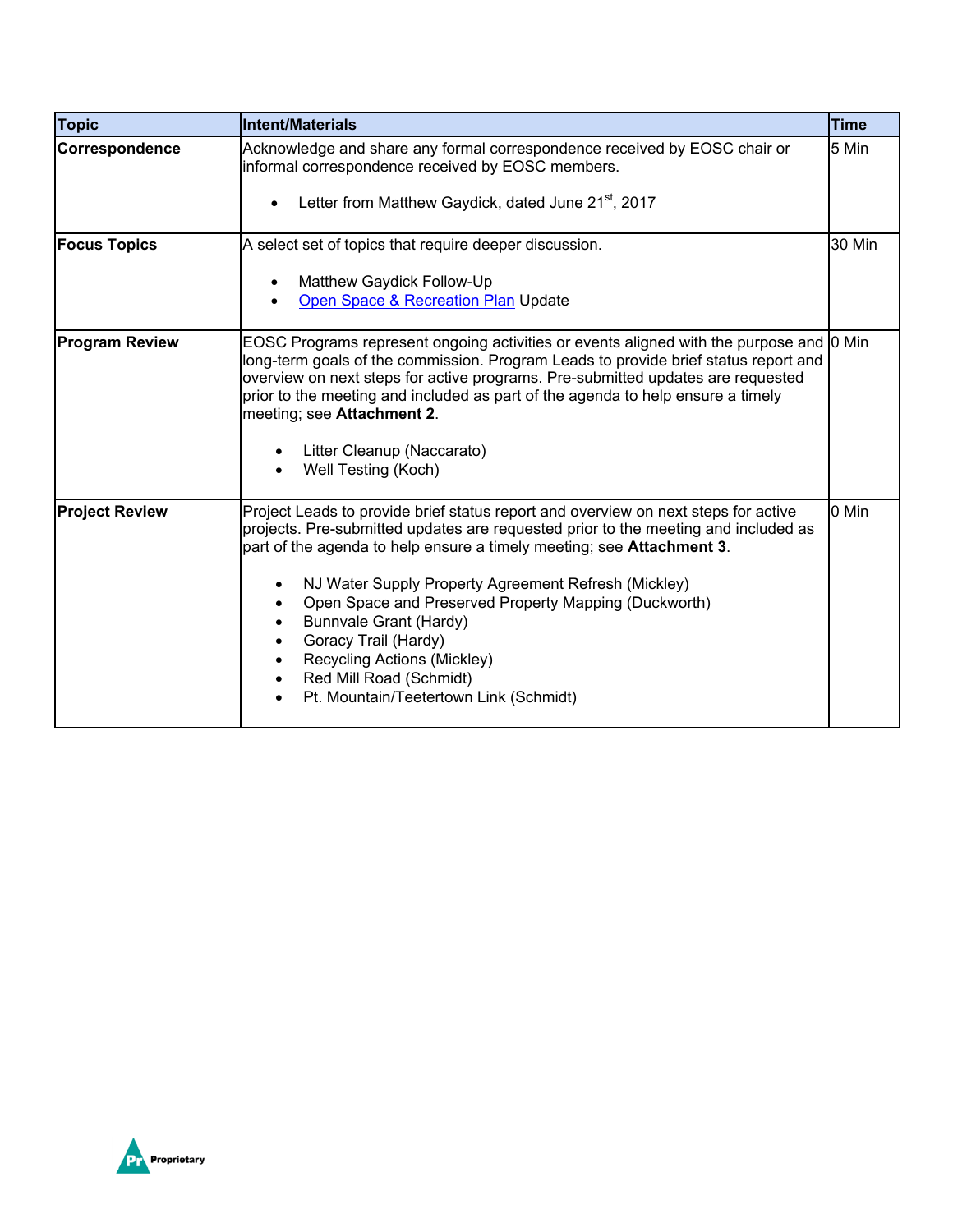## **Attachment 1: Reports**

#### **EOSC Budget (Duckworth)**

No updates submitted prior to the meeting.

#### **Planning Board (Duckworth)**

As per Mr. Duckworth on 17-Jul-2017, there have been no Planning Board meetings since our last EOSC meeting on 19-Jun-2017. The next Planning Board meeting will be on 18-Jul-2017.

#### **Highlands Act (Duckworth)**

No updates submitted prior to the meeting.

#### **Musconetcong Watershed Association (MWA)/Musconetcong River Management Council (MRMC) (Henriksen)**

As per Mr. Henriksen on 17-Jul-2017, William Penn Foundation funding will now be available to preserve and protect properties within Lebanon Township with streams flowing into the Musconetcong River. Additional information will follow.

The MWA has obtained a cost sharing grant with the state to take down the Island building in Asbury and the property into a small park.

#### **Raritan Headwaters Association (Lawler)**

No updates submitted prior to the meeting.

**Sustainable Jersey (Duckworth)** 

No updates submitted prior to the meeting.

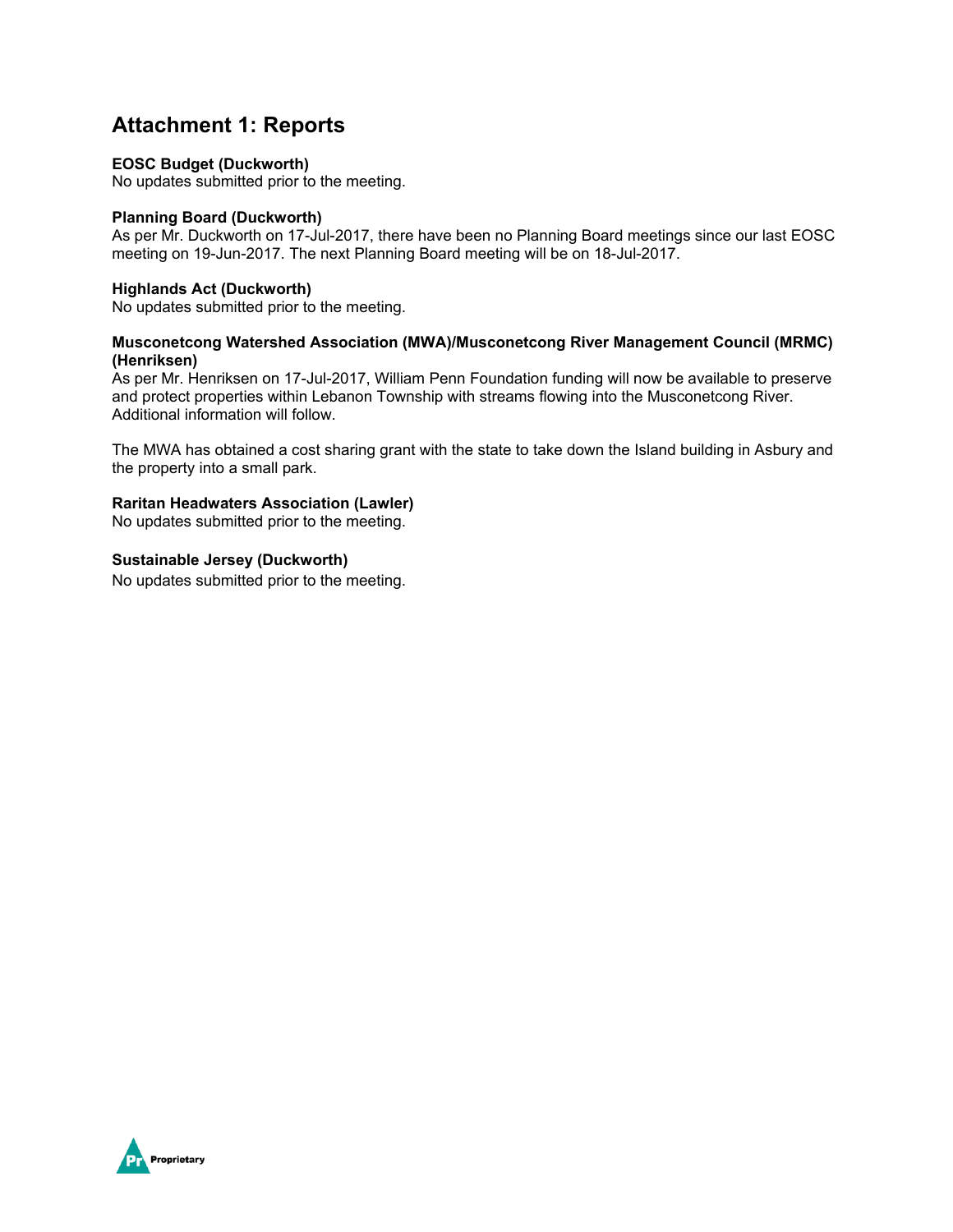# **Attachment 2: Program Updates**

#### **Well Testing**

As per Ms. Koch on 17-Jul-2017, the results from the well testing event are not yet available.

#### **Litter Cleanup**

As per Mr. Duckworth on 17-Jul-2017, the only active work for the litter cleanup program at this time is to create a playbook to facilitate the event next year and ensure adequate documentation to be able to hand it off to someone else if need be. There has been no progress on creation of the playbook yet.

## **Attachment 3: Project Updates**

#### **Open Space and Preserved Property Mapping**

As per Mr. Duckworth on 17-Jul-2017, no work has been done on this mapping activity since the last meeting. This mapping activity will become a focus again as part of the update to the Master Plan element - Open Space & Recreation Plan. Existing data that EOSC has must be verified against data that Mary Mastro has organized regarding open space and preserved farmland.

#### **Bunnvale Grant**

As per Ms. Hardy on 17-Jul-2017, a forwarded email was received from our Princeton Hydro project consultant that he received from NJDEP regarding the grant application status. The NJDEP anticipates awarding the grants the first week in August followed with email notification to grant applicants regarding their grant status.

Below is a copy of the correspondence received by Princeton Hydro:

#### *Dear Applicant:*

*Thank you for your interest in the Water Quality Restoration Grant Program. The Department received 44 proposals totaling over \$30 million in funding requests in response to the 2017 Request for Proposals (RFP) and has approximately \$10.4 million in funds available to support grants. The proposal you submitted in response to the 2017 RFP has been reviewed and scored in accordance with Appendix B of the RFP. The Department is still working on the ranking and vetting of proposals. The Department anticipates awarding the grants the first week in August.*  You will be receiving a letter and an email from me around that timeframe regarding the status of *your submitted proposal.* 

*If you have any questions, please feel free to contact Jay Springer of my staff by responding to this email or at (609) 633-1441.* 

 *Sincerely,* 

*Bruce Friedman, Director* 

*Division of Water Monitoring and Standards* 

#### **Goracy Trail**

As per Ms. Hardy on 17-Jul-2017, there are no new updates from the property owner, Vi Gianquinto, regarding her lawyer's review of the Purchase Contract and feedback on the land survey status.

#### **Recycling Actions**

No update submitted prior to the meeting.

#### **NJ Water Supply Property Agreement Refresh**

No updates submitted prior to the meeting.

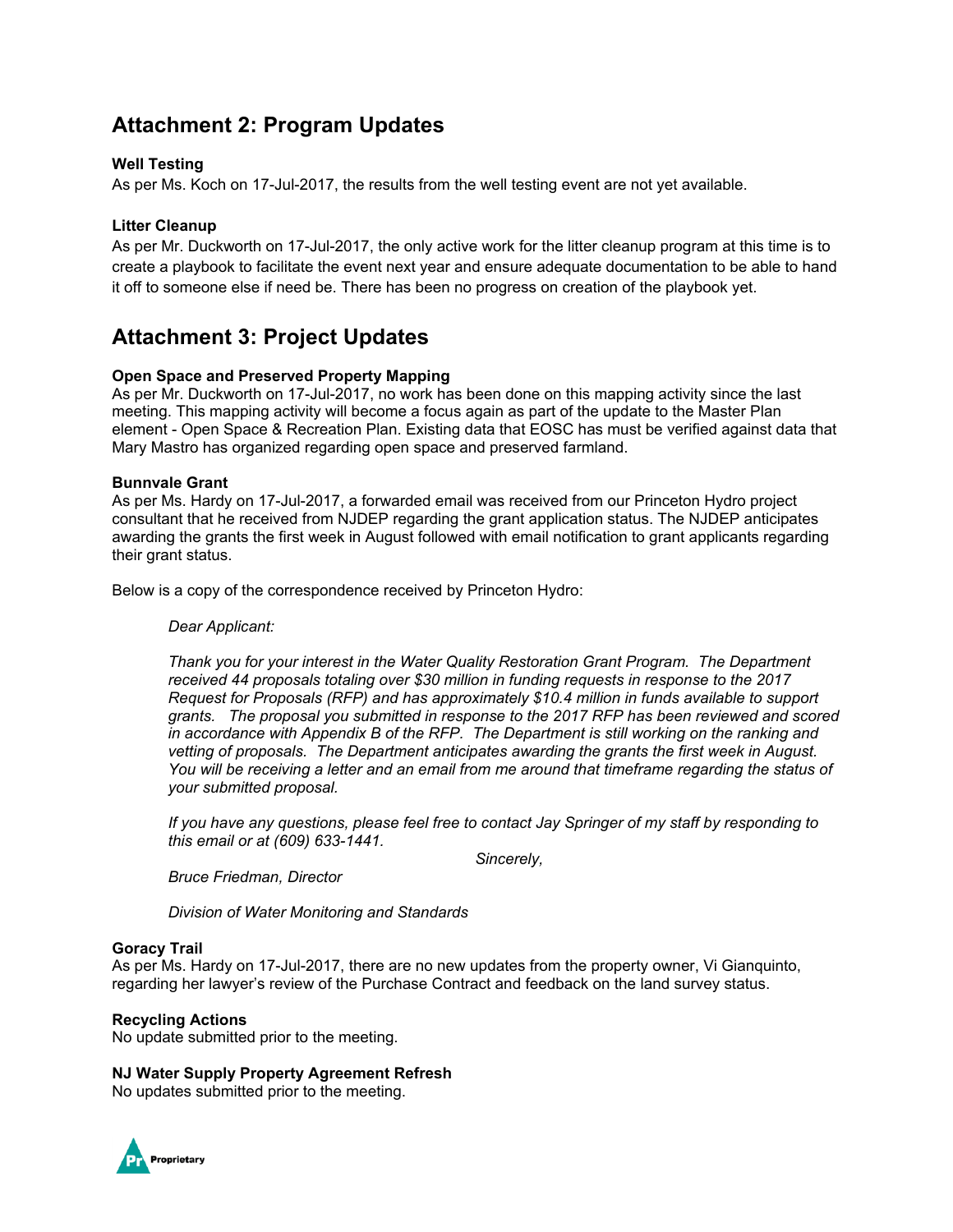#### **Point Mountain to Teetertown Link**

As per Committeeman Schmidt on 16-Jul-2017, the Township was awarded \$500K of Green Acres funds, which brings the total awarded funding to \$1.65MM when including Hunterdon Land Trust and NJ Conservation Foundation (NJCF). NJCF is applying for other grants. Appraisals are in Green Acres review.

#### **Red Mill Road**

As per Committeeman Schmidt on 16-Jul-2017, the survey is in final Green Acres review and they have their demolition permit. Demolition is expected soon but there is no specific date yet on when it will begin.

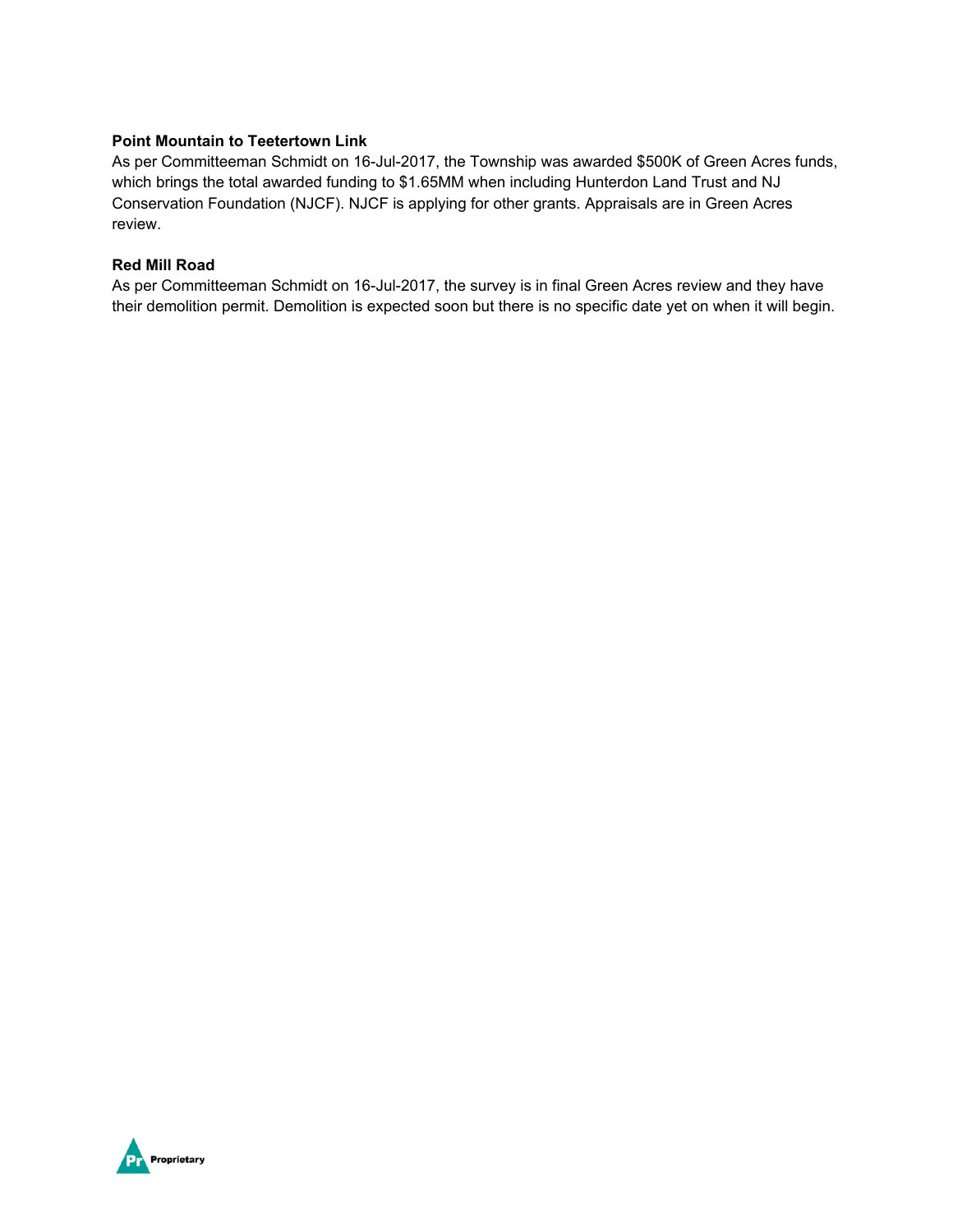# **Lebanon Township Environmental & Open Space Commission Minutes**

July 17<sup>th</sup>, 2017

### **ROLL CALL**

Meeting called to order with a quorum at: 7:10 PM. Others in attendance include Mayor Laul and Committeeman Schmidt.

| <b>EOSC Member</b>      | <b>Role</b>                      | <b>Attendance</b> |
|-------------------------|----------------------------------|-------------------|
| Adam Duckworth          | Chairman, Planning Board Liaison | X                 |
| <b>Sharon Petzinger</b> | Member                           | $X^*$             |
| Warren Newman           | Member                           | <b>No</b>         |
| Erik Jan Henriksen      | Member                           | <b>No</b>         |
| Nancy Lawler            | Member                           | Х                 |
| Sharon Hardy            | Member                           |                   |
| <b>Adam Mickley</b>     | Member                           | X                 |
| Kathy Koch              | Alternate 1                      | IХ                |
| <b>Marty Collett</b>    | Alternate 2                      | X*                |

\*Mr. Collett arrived after the start of the meeting. Ms. Petzinger left the meeting at 8:42PM.

#### **MEETING MINUTES**

| <b>Topic</b>                                                         | Intent/Materials                                                                                                                                                                                                                                                                                                                                                                                                                                       | <b>Time</b> |
|----------------------------------------------------------------------|--------------------------------------------------------------------------------------------------------------------------------------------------------------------------------------------------------------------------------------------------------------------------------------------------------------------------------------------------------------------------------------------------------------------------------------------------------|-------------|
| Kickoff, Roll Call &<br><b>Connecting Moment</b><br>(Adam Duckworth) | Call meeting to order and record attendance.                                                                                                                                                                                                                                                                                                                                                                                                           | 15 Min      |
| (Adam Duckworth)                                                     | <b>Presentation of Minutes</b> Review and approval of June Meeting Minutes. The following people are approving<br>minutes based on their attendance at the last meeting: Mr. Duckworth, Ms.<br>Petzinger, Mr. Newman, Mr. Henriksen, Ms. Hardy and Ms. Koch.<br><b>Minutes:</b> Mr. Duckworth asked for a motion to approve EOSC Meeting Minutes from<br>June. The motion was made by Ms. Koch, seconded by Ms. Petzinger and<br>unanimously approved. | 10 Min      |

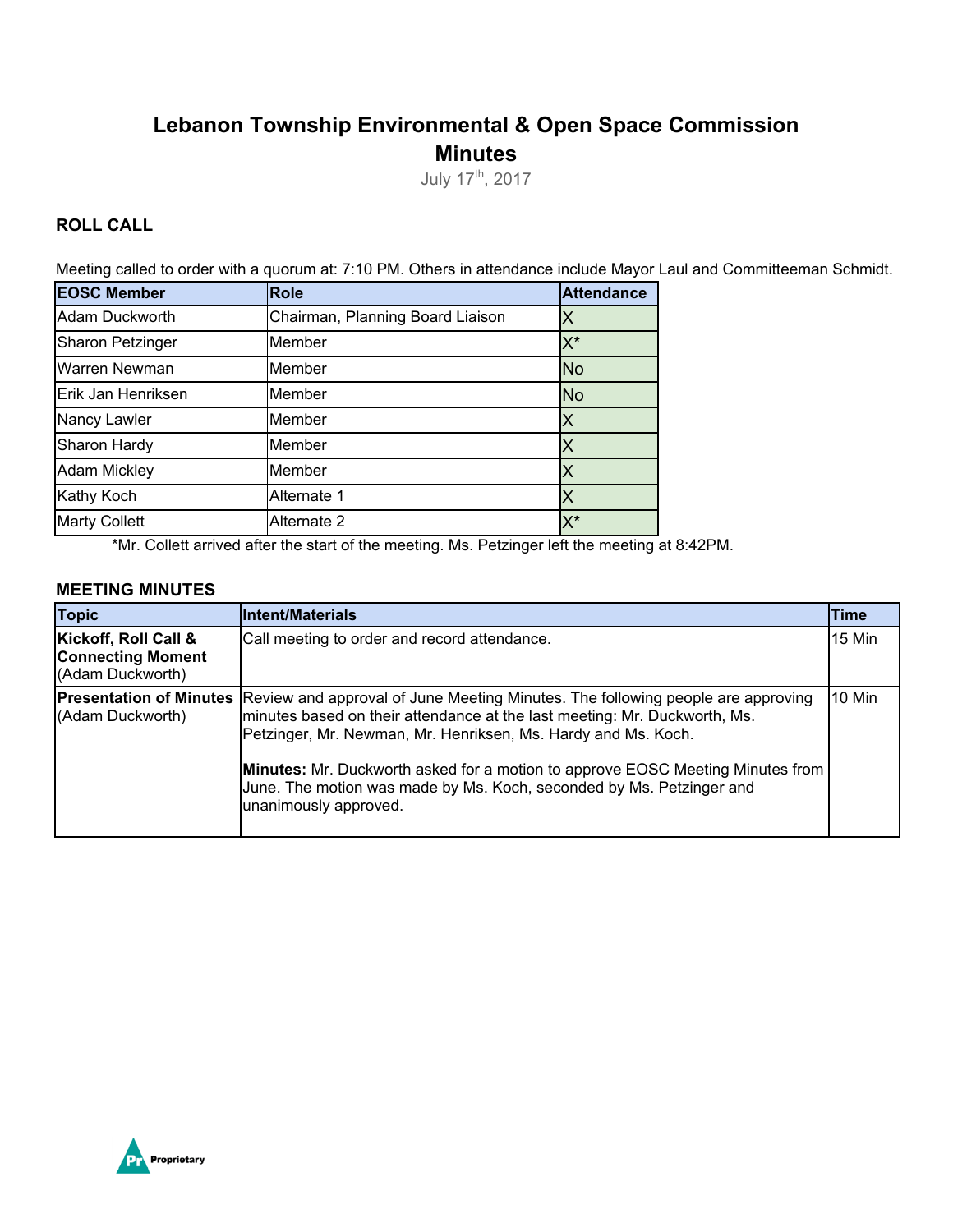| <b>Topic</b>                             | Intent/Materials                                                                                                                                                                                                                                                                                                                                                                                                                                                                                                                                                   | <b>Time</b> |
|------------------------------------------|--------------------------------------------------------------------------------------------------------------------------------------------------------------------------------------------------------------------------------------------------------------------------------------------------------------------------------------------------------------------------------------------------------------------------------------------------------------------------------------------------------------------------------------------------------------------|-------------|
| <b>General Admin</b><br>(Adam Duckworth) | Mayoral Approval of EOSC Member, Marty Collett<br>$\bullet$<br>Freshwater Wetlands Permit review for property at 13 Pine Ridge Rd.<br>$\bullet$<br>(B38/L55)<br><b>NJWSA Property Agreement Status</b><br>$\bullet$<br>Goracy Trail Bird Survey Summary<br>Minutes: Mr. Duckworth asked Mayor Laul if he had approved Mr. Collett as a new<br>member of EOSC. Mayor Laul stated that he was not sure but would follow up with<br>Karen Sandorse.                                                                                                                   | 20 Min      |
|                                          | Mr. Duckworth asked Ms. Petzinger if she had a chance to follow up on the<br>Wetlands Permit Review for the property at 13 Pine Ridge Rd. Ms. Petzinger stated<br>that the letter is an FYI. There is a C1 stream on the property but it is already in a<br>residential area already. There are a no red flags and it is already under observation<br>by the appropriate reviewing bodies.                                                                                                                                                                         |             |
|                                          | Ms. Petzinger asked if we have a new tax accessor. Mayor Laul stated that we have<br>a new tax assessor and her name is Laura Whittaker. She has reduced office hours<br>and is only available on Wednesday for face-to-face conversations but will reply to<br>emails throughout the week.                                                                                                                                                                                                                                                                        |             |
|                                          | Mr. Duckworth asked Mayor Laul about the status of the NJ Water Supply Authority<br>(NJWSA) Property Maintenance Agreement. Mayor Laul stated it had been<br>submitted to the Township attorney a couple of weeks ago and he would follow up to<br>determine when the review would be completed.                                                                                                                                                                                                                                                                   |             |
|                                          | Mr. Duckworth asked Ms. Petzinger if she had been able to post a summary of the<br>bird survey to Slack. Ms. Petzinger stated not yet but that she actually went back<br>during better weather and did a second survey. She will post the summary of both<br>surveys to Slack. She noted there was alder on the property which she said was<br>unusual as that plant is typically seen at higher altitudes. Ms. Lawler asked about<br>what birds were seen. Ms. Petzinger stated the "coolest" birds observed were the<br>Ovenbird, Veery and Blue-winged Warbler. |             |
| <b>Newsletter</b>                        | Summer newsletter deadline is August 1 <sup>st</sup> . Articles on the docket include:                                                                                                                                                                                                                                                                                                                                                                                                                                                                             | 5 Min       |
|                                          | Request for Feedback on OSRP?<br>Backlog:<br>Proper Use of Pesticides and Herbicides (target Summer 2016)<br>Organic Methods<br><b>Invasive Species</b>                                                                                                                                                                                                                                                                                                                                                                                                            |             |
|                                          | Minutes: Mr. Duckworth stated there were no articles planned for the fall newsletter<br>at this time and asked if anyone wanted to contribute one. Ms. Petzinger stated she<br>would write an article about the bird survey results for the Goracy Tract. Mr.<br>Duckworth stated that the other potential article that had been discussed at the last<br>meeting was to get feedback on the Open Space and Recreation Plan, but after<br>learning more about the process this was no longer an option. No other team<br>members volunteered articles.             |             |

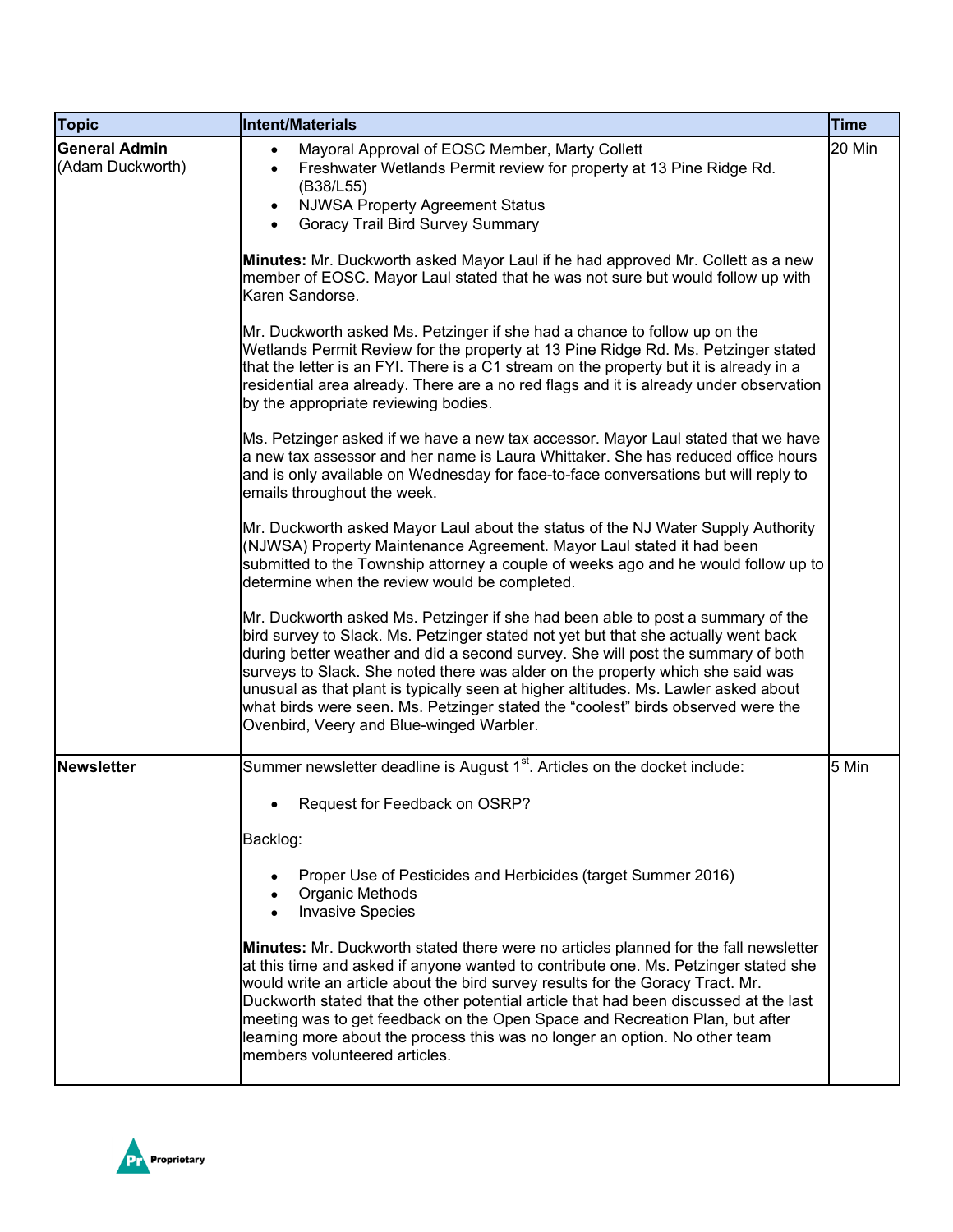| <b>Topic</b>        | <b>Intent/Materials</b>                                                                                                                                                                                                                                                                                                                                                                                                                                                                                                                                                                                                                                                                                                                                                                                                                                                                                                                                                                                                                                                                                                                                                                     | <b>Time</b> |
|---------------------|---------------------------------------------------------------------------------------------------------------------------------------------------------------------------------------------------------------------------------------------------------------------------------------------------------------------------------------------------------------------------------------------------------------------------------------------------------------------------------------------------------------------------------------------------------------------------------------------------------------------------------------------------------------------------------------------------------------------------------------------------------------------------------------------------------------------------------------------------------------------------------------------------------------------------------------------------------------------------------------------------------------------------------------------------------------------------------------------------------------------------------------------------------------------------------------------|-------------|
| <b>Reports</b>      | Provide updates on the following standard topics below; see pre-submitted updates<br>in Attachment 1.<br>EOSC Budget (Duckworth)<br>٠<br>Planning Board (Duckworth)<br>Highlands Act (Duckworth)<br>Musconetcong Watershed Association (Henriksen)<br>Raritan Headwaters Association (Lawler)<br>Sustainable Jersey (Duckworth)<br>Minutes: Mr. Duckworth referred the team to the pre-submitted updates in<br>Attachment 1 of the agenda and asked if there were any additions or questions to<br>what was already captured there. Ms. Koch asked Ms. Lawler if she had heard<br>anything from Mara at Raritan Headwaters Association (RHA) regarding results from<br>the well testing event. Ms. Lawler stated no but that Mara might be on vacation.                                                                                                                                                                                                                                                                                                                                                                                                                                     | 0 Min       |
| Correspondence      | Acknowledge and share any formal correspondence received by EOSC chair or<br>informal correspondence received by EOSC members.                                                                                                                                                                                                                                                                                                                                                                                                                                                                                                                                                                                                                                                                                                                                                                                                                                                                                                                                                                                                                                                              | 5 Min       |
|                     | Letter from Matthew Gaydick, dated June 21 <sup>st</sup> , 2017<br>$\bullet$                                                                                                                                                                                                                                                                                                                                                                                                                                                                                                                                                                                                                                                                                                                                                                                                                                                                                                                                                                                                                                                                                                                |             |
|                     | <b>Minutes:</b> Mr. Duckworth stated he received a hand-delivered letter from Matthew<br>Gaydick and passed the letter around to Committee members for their review.                                                                                                                                                                                                                                                                                                                                                                                                                                                                                                                                                                                                                                                                                                                                                                                                                                                                                                                                                                                                                        |             |
|                     | Mr. Duckworth also stated he collected a new communication from the EOSC<br>mailbox just before the meeting, which was from Parker Engineering & Surveying<br>P.C. and pertaining to a Treatment Works Approval for B38/L28. Mayor Laul stated<br>this was related to the two buildings next to A&P, currently Frank's Pizza and PNC<br>Bank. New pipe is to be laid outside of the building to connect the buildings'<br>plumbing to the existing septic system. This is a well-developed area along Rt. 513<br>and does not require any action from EOSC.                                                                                                                                                                                                                                                                                                                                                                                                                                                                                                                                                                                                                                 |             |
| <b>Focus Topics</b> | A select set of topics that require deeper discussion.                                                                                                                                                                                                                                                                                                                                                                                                                                                                                                                                                                                                                                                                                                                                                                                                                                                                                                                                                                                                                                                                                                                                      | 30 Min      |
|                     | Matthew Gaydick Follow-Up<br>Open Space & Recreation Plan Update<br><b>Minutes:</b> Mr. Duckworth refreshed the team on concerns previously brought forward<br>by Mr. Gaydick at the last meeting and the letter he submitted documenting those<br>concerns. Ms. Lawler, who was not in attendance at the last meeting, asked for<br>clarification on what the proposed harm is - is it past stream encroachment,<br>assertion that it is incised stream (erosion) and/or a potential buried fuel tank. She<br>stated that the Spruce Run tributary is classified as C1. Mr. Gaydick added that he<br>believes a spring was previously filled in. Mr. Duckworth agreed to explore the<br>erosion concern.<br>Mr. Gaydick stated the homeowner was digging in the stream with a bucket truck to<br>water the trees. Ms. Petzinger confirmed the block and lot of the parcel of discussion<br>from June Minutes as B49/L76.<br>Ms. Lawler asked if this was a gas station years ago. Mr. Mickley stated if there was<br>a gas tank for agriculture use then it is not a regulated tank. If it was for commercial<br>use then there would be lots of interest from the DEP and there should be |             |

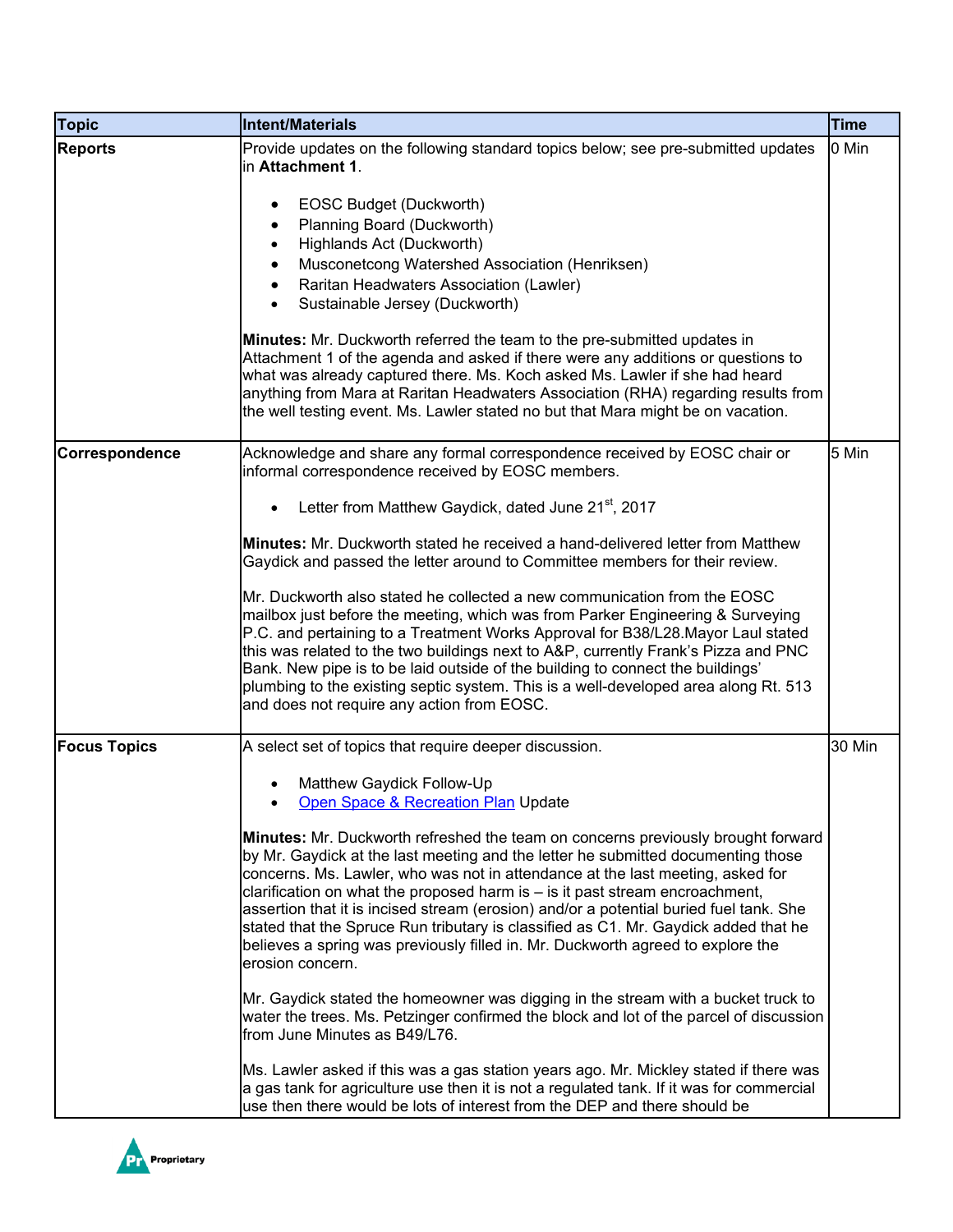| <b>Topic</b>          | <b>Intent/Materials</b>                                                                                                                                                                                                                                                                                                                                                                        | <b>Time</b> |
|-----------------------|------------------------------------------------------------------------------------------------------------------------------------------------------------------------------------------------------------------------------------------------------------------------------------------------------------------------------------------------------------------------------------------------|-------------|
|                       | documentation on its removal. If we can show commercial establishment, then this<br>might make a difference. Ms. Hardy stated she would follow up with historians to see<br>if anyone had any information. Mr. Gaydick said he will ask the old farmer if it was<br>agriculture or commercial use.                                                                                             |             |
|                       | Ms. Petzinger stated that if the homeowner had been digging in the stream then that<br>is a real concern and we might consider looking for damage to wood turtle habitat.<br>NJ DEP representative, Brian Zarate, would be an advocate if that is the case. Ms.<br>Petzinger suggested we consider getting the Highlands Coalition involved.                                                   |             |
|                       | Moving on to the OSRP agenda item, Mr. Duckworth provided a summary of Mr.<br>Schmidt's input on OSRP work. Ms. Petzinger stated that an update was completed<br>to the habitat mapping tool, Landscape Project V 3.3, and someone can do an<br>analysis using that.                                                                                                                           |             |
| <b>Program Review</b> | EOSC Programs represent ongoing activities or events aligned with the purpose and [0 Min<br>long-term goals of the commission. Program Leads to provide brief status report and<br>overview on next steps for active programs. Pre-submitted updates are requested<br>prior to the meeting and included as part of the agenda to help ensure a timely<br>meeting; see Attachment 2.            |             |
|                       | Litter Cleanup (Naccarato)                                                                                                                                                                                                                                                                                                                                                                     |             |
|                       | Well Testing (Koch)                                                                                                                                                                                                                                                                                                                                                                            |             |
|                       | Minutes: See next topic for minutes.                                                                                                                                                                                                                                                                                                                                                           |             |
| <b>Project Review</b> | Project Leads to provide brief status report and overview on next steps for active<br>projects. Pre-submitted updates are requested prior to the meeting and included as<br>part of the agenda to help ensure a timely meeting; see <b>Attachment 3</b> .                                                                                                                                      | 0 Min       |
|                       | NJ Water Supply Property Agreement Refresh (Mickley)<br>Open Space and Preserved Property Mapping (Duckworth)<br>Bunnvale Grant (Hardy)<br>Goracy Trail (Hardy)                                                                                                                                                                                                                                |             |
|                       | Recycling Actions (Mickley)                                                                                                                                                                                                                                                                                                                                                                    |             |
|                       | Red Mill Road (Schmidt)<br>Pt. Mountain/Teetertown Link (Schmidt)                                                                                                                                                                                                                                                                                                                              |             |
|                       | Minutes: Mr. Duckworth referenced Attachments 2 and 3 for any updates submitted<br>prior to the meeting and asked the team to review them to see if there were any<br>questions or points for discussion.                                                                                                                                                                                      |             |
|                       | Mr. Schmidt stated that demolition started today at the Red Mill Rd property.                                                                                                                                                                                                                                                                                                                  |             |
|                       | Mr. Schmidt also stated that there was only \$350K remaining to cover for acquisition<br>of the Pelio parcels as part of the Point Mountain to Teetertown Link project. NJCF is<br>potentially applying to the William Penn Foundation to cover that amount.                                                                                                                                   |             |
|                       | Mr. Schmidt also stated that Township Committee has been discussing whether or<br>not it is desirable to maintain an ownership stake when preserving property. Team<br>members stated that having an ownership stake may provide the Township a voice<br>during land swap discussions or if regulations were to change. Ms. Lawler<br>suggested to speak to the Hunterdon Land Trust attorney. |             |